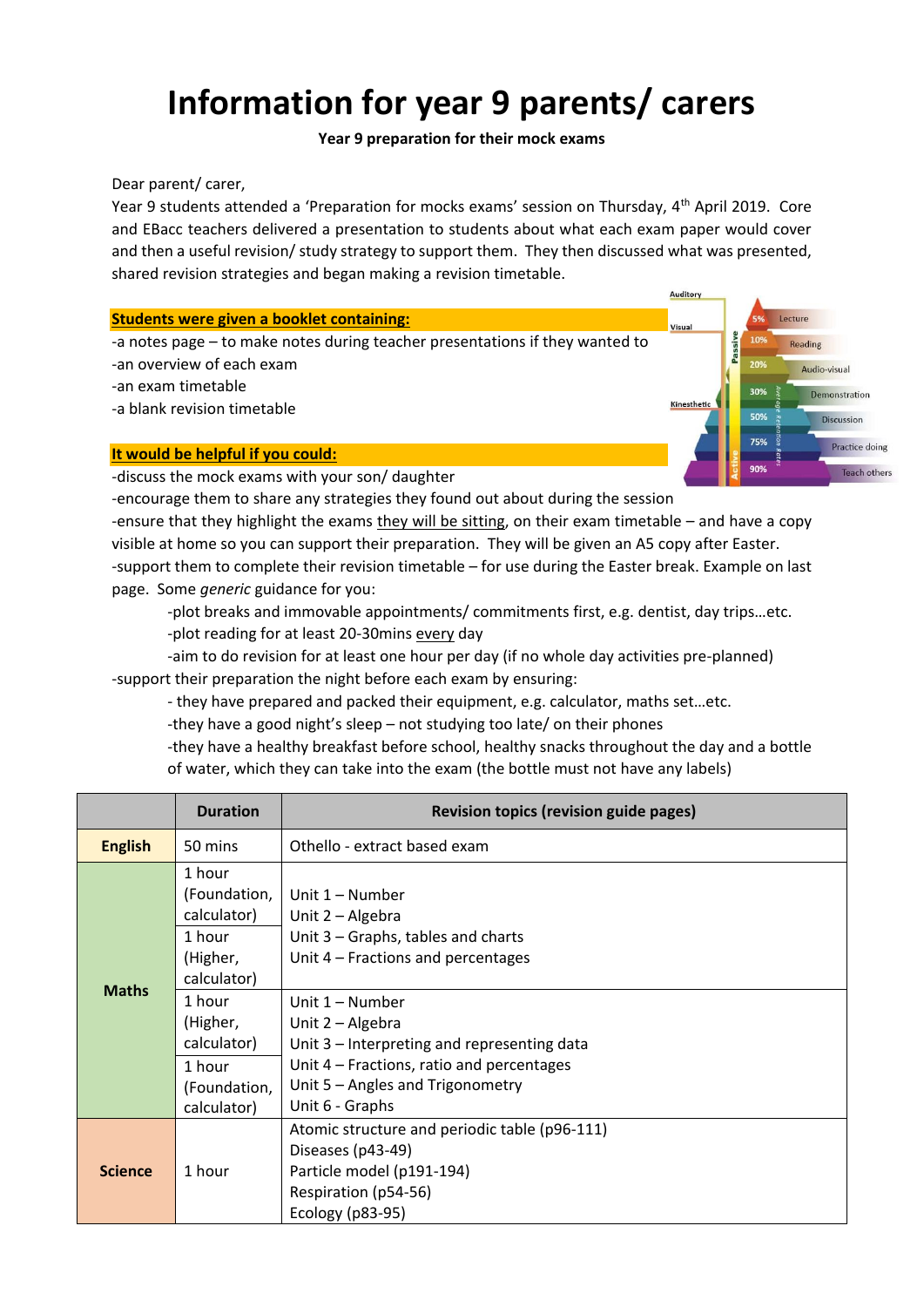| <b>Triple</b><br><b>Science</b> | 1 hour<br>(Chemistry) | Earth's resources (p96-103)<br>Chemical changes (p51-56)<br>Earth's atmosphere (p91-95)<br>Rates of reaction (p67-71)<br>Atomic structure and periodic table (p12-27)<br>Chemical analysis (p86-87)                                               |
|---------------------------------|-----------------------|---------------------------------------------------------------------------------------------------------------------------------------------------------------------------------------------------------------------------------------------------|
|                                 | 1 hour<br>(Physics)   | Energy resources (p18-22)<br>Energy transfers (p11-14)<br>Waves and electromagnetic waves (73-76)<br>Molecules and matter (p38-41)<br>Radioactivity (p44-49)                                                                                      |
|                                 | 1 hour<br>(Biology)   | Communicable diseases (p43)<br>Adaptation, interdependence & competition (p85)<br>Organising animals (p31)<br>Organising an ecosystem (p83)<br>Preventing and treating disease (p45)                                                              |
| <b>History</b>                  | 1 hour                | -Conflict in the Middle East                                                                                                                                                                                                                      |
| Geography                       | 50mins                | -Hazards<br>-Resources<br>-Living World<br>-Urban Issues                                                                                                                                                                                          |
|                                 | 50 mins               | - Vocabulary from current topic<br>(describing people/social networks, "para" + infinitive structure, reading<br>formats/debate around reading, describing people with "ser" and "estar"                                                          |
| <b>Spanish</b>                  | 1 hour                | - Picture description phrases<br>- How to describe a picture (PALM + W)<br>- Present continuous<br>- Vocabulary from new topic                                                                                                                    |
| <b>Computing</b>                | 90 <sub>mins</sub>    | These topics - which are in the blue book:<br>-Section One - Components of a Computer System (pages 1-12)<br>-Section Two - Networks (pages 13-24)<br>-Section Three - Issues (pages 25-32)<br>-Section Seven - Data Representation (pages 64-76) |

## **Revision ideas for students:**

Visual: -youtube/ online demonstrations or teacher modelling, film adaptations -make a mind map, poster, flash-cards

Auditory: - record yourself saying quotations, formulas, key facts/ dates/ ideas - to listen to later -come up with a mnemonic to remember key ideas/ information -recite key ideas with a rhythm/ rhyme to help it 'stick' Practise: - past papers, redraft old responses, re-read notes (highlighting important parts) -quizzes: knowledge, definitions -teach someone what you know Practical: - making models of things to illustrate understanding Online: BBC bitesize, Hegarty Maths, Educake See what student forums exist online Ask your friends if there are any great apps they use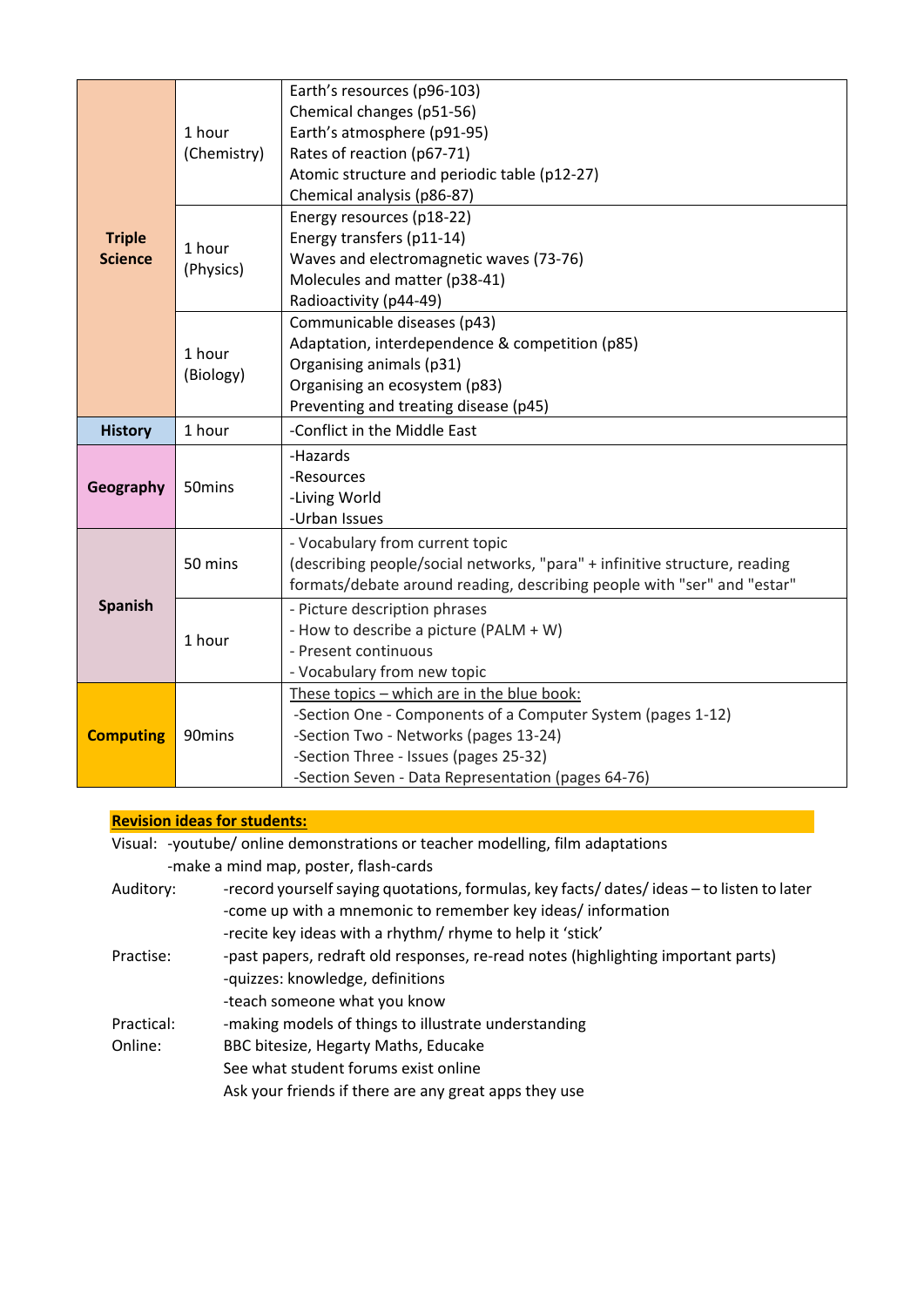|                                          | Thursday, 25 <sup>th</sup> - Tuesday, 30 <sup>th</sup> April 2019 |                                                                                                                     |                                                                                                     |           |                                                                                                                                 |                                                                                                               |           |                                                                                                                      |                            |  |
|------------------------------------------|-------------------------------------------------------------------|---------------------------------------------------------------------------------------------------------------------|-----------------------------------------------------------------------------------------------------|-----------|---------------------------------------------------------------------------------------------------------------------------------|---------------------------------------------------------------------------------------------------------------|-----------|----------------------------------------------------------------------------------------------------------------------|----------------------------|--|
|                                          | Week 1:                                                           |                                                                                                                     |                                                                                                     |           |                                                                                                                                 |                                                                                                               |           |                                                                                                                      |                            |  |
|                                          | <b>AM</b><br>tutor<br>time                                        | Period 1                                                                                                            | <b>Period 2</b>                                                                                     | <b>B1</b> | Period 3                                                                                                                        | Period 4                                                                                                      | <b>B2</b> | Period 5                                                                                                             | <b>PM</b><br>tutor<br>time |  |
| Thursday,<br>25 <sup>th</sup> April      |                                                                   | <b>GCSE English</b><br>Literature<br>50 <sub>mins</sub><br>Normal lessons<br>until brought to<br>line up at 9.15am. | <b>GSCSE English</b><br>Literature<br>50 <sub>mins</sub><br>Go straight to<br>break after exam.     |           | <b>GCSE Combined Science</b><br>1 hour<br><b>Physics</b><br>1 hour<br>Normal lessons until<br>brought to line up at<br>11.45am. | <b>GCSE Combined Science</b><br>1 hour<br><b>Physics</b><br>1 hour<br>Go straight to break after<br>the exam. |           | <b>GCSE Spanish (Reading)</b><br>50mins<br>Line up straight after Break 2.<br>Register with tutor after the<br>exam. |                            |  |
| Friday,<br>26 <sup>th</sup> April        |                                                                   | <b>GCSE Mathematics</b><br>(Calculator)<br>1 hour<br>Normal lessons<br>until brought to<br>line up at 9.15am.       | <b>GCSE Mathematics</b><br>(Calculator)<br>1 hour<br>Go straight to<br>break after exam.            |           | <b>GCSE Computing</b><br>90mins<br>Students line up straight<br>after break.                                                    | <b>GCSE Computing</b><br>90mins<br>Mr Arthur will supervise<br>you after the exam.                            |           | <b>GCSE Chemistry</b><br>1 hour<br>Line up straight after B2.<br>Register with tutor after exam.                     |                            |  |
|                                          |                                                                   |                                                                                                                     |                                                                                                     |           | Week 2:                                                                                                                         |                                                                                                               |           |                                                                                                                      |                            |  |
|                                          | <b>AM</b><br>tutor<br>time                                        | Period 1                                                                                                            | <b>Period 2</b>                                                                                     | <b>B1</b> | Period 3                                                                                                                        | Period 4                                                                                                      | <b>B2</b> | <b>Period 5</b>                                                                                                      | PM<br>tutor<br>time        |  |
| Monday,<br>29 <sup>th</sup> April        |                                                                   | <b>GCSE History</b><br>1 hour<br>Line up at 8.30am.                                                                 | <b>GCSE History</b><br>1 hour<br>Return to normal<br>lessons after exam.                            |           | <b>GCSE Biology</b><br>1 hour<br>Line up straight after<br>break.                                                               | <b>GCSE Biology</b><br>1 hour<br>Return to normal lessons<br>after the exam.                                  |           | <b>GCSE Geography</b><br>1 hour<br>Line up straight after Break 2.<br>Register with tutor after the<br>exam.         |                            |  |
| <b>Tuesday</b><br>30 <sup>th</sup> April |                                                                   | <b>GCSE Mathematics</b><br>(Non-calculator)<br>1 hour<br>Normal lessons<br>until brought to<br>line up at 9.15am.   | <b>GCSE Mathematics</b><br>(Non-calculator)<br>1 hour<br>Go straight to<br>break after the<br>exam. |           | <b>GCSE Spanish (Writing)</b><br>1 hour<br>Line up straight after<br>break.                                                     | <b>GCSE Spanish (Writing)</b><br>1 hour<br>Return to normal lessons<br>after the exam.                        |           |                                                                                                                      |                            |  |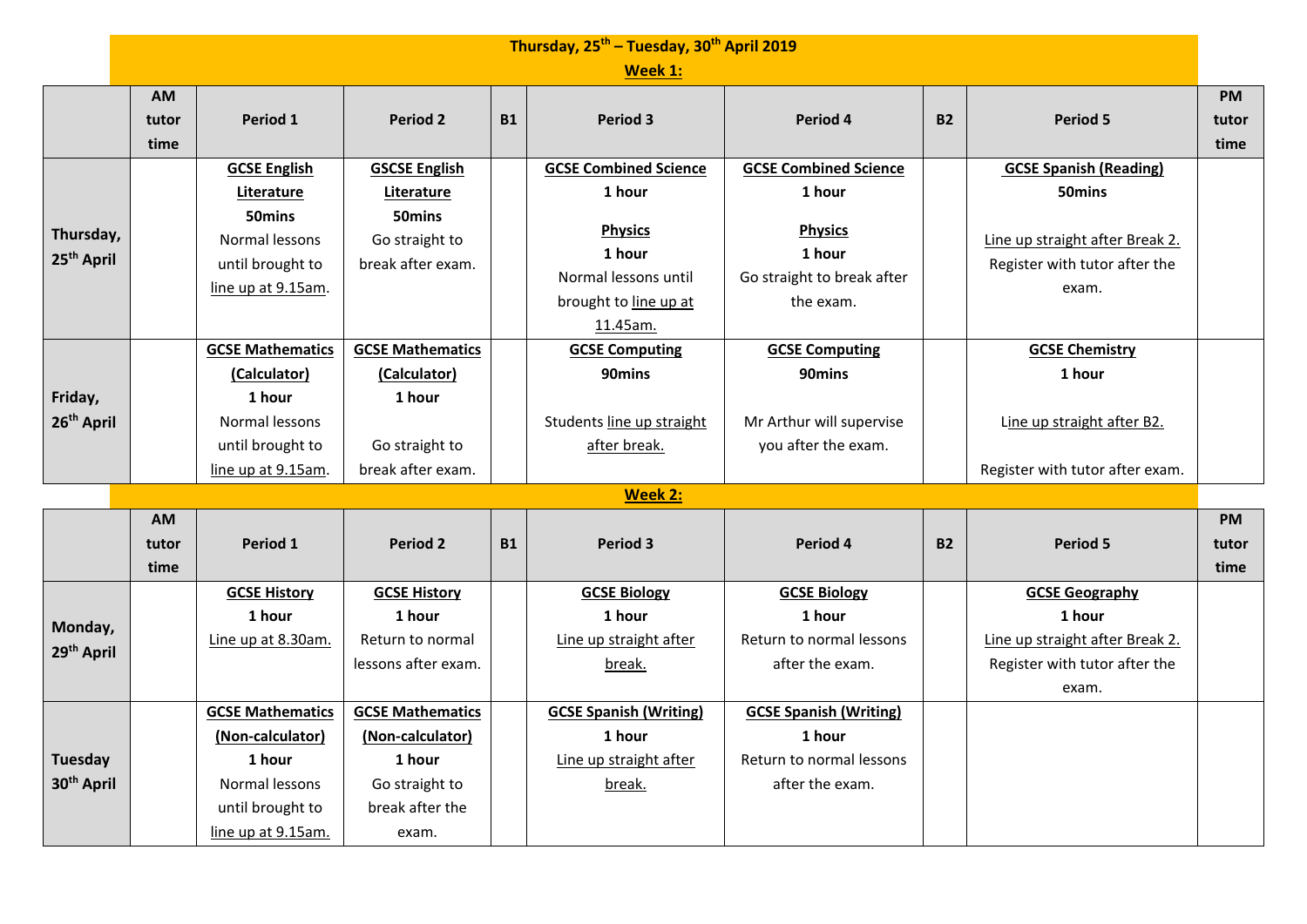| Southfields<br>\$<br>Academy | <b>Monday</b>                              | <b>Tuesday</b> | Wednesday                                         | <b>Thursday</b> | Friday                         | <b>Saturday</b>                   | <b>Sunday</b>                               | <b>Subjects</b> |  |
|------------------------------|--------------------------------------------|----------------|---------------------------------------------------|-----------------|--------------------------------|-----------------------------------|---------------------------------------------|-----------------|--|
| $9 - 10$ am                  |                                            |                |                                                   |                 |                                |                                   |                                             | <b>English</b>  |  |
| $10 - 11$ am                 | <b>English</b><br>Redraft mock<br>response |                | <b>Maths</b><br>Two pages of<br>workbook - unit 1 |                 | 20mins reading                 | <b>Football</b><br>practise       | 20mins reading                              | <b>Maths</b>    |  |
| $11 - 12$ am                 |                                            |                | <b>BREAK</b>                                      |                 |                                |                                   | Geography<br>Make colour<br>revision poster | <b>Science</b>  |  |
| $12 - 1$ pm                  |                                            |                | <b>Spanish</b><br>Make vocabulary<br>flash cards  |                 | <b>Visiting family</b>         |                                   |                                             |                 |  |
| $1 - 2$ pm                   | Cinema trip<br>with friends                |                |                                                   |                 |                                |                                   |                                             |                 |  |
| 2-3 pm                       |                                            |                |                                                   |                 |                                | <b>Revision Timetable example</b> |                                             |                 |  |
| 3-4 pm                       |                                            |                |                                                   |                 | <b>Some activities plotted</b> |                                   |                                             |                 |  |
| $4-5$ pm                     |                                            |                |                                                   |                 |                                |                                   |                                             |                 |  |
| $5 - 6$ pm                   |                                            |                |                                                   |                 |                                |                                   | <b>Family dinner</b>                        |                 |  |
| $6 - 7$ pm                   |                                            |                |                                                   |                 |                                |                                   |                                             |                 |  |
| $7 - 8$ pm                   |                                            |                |                                                   | 20mins reading  |                                |                                   |                                             |                 |  |
| $8 - 9$ pm                   | 20mins reading                             | 20mins reading | 20mins reading                                    |                 |                                |                                   |                                             | <b>Breaks</b>   |  |